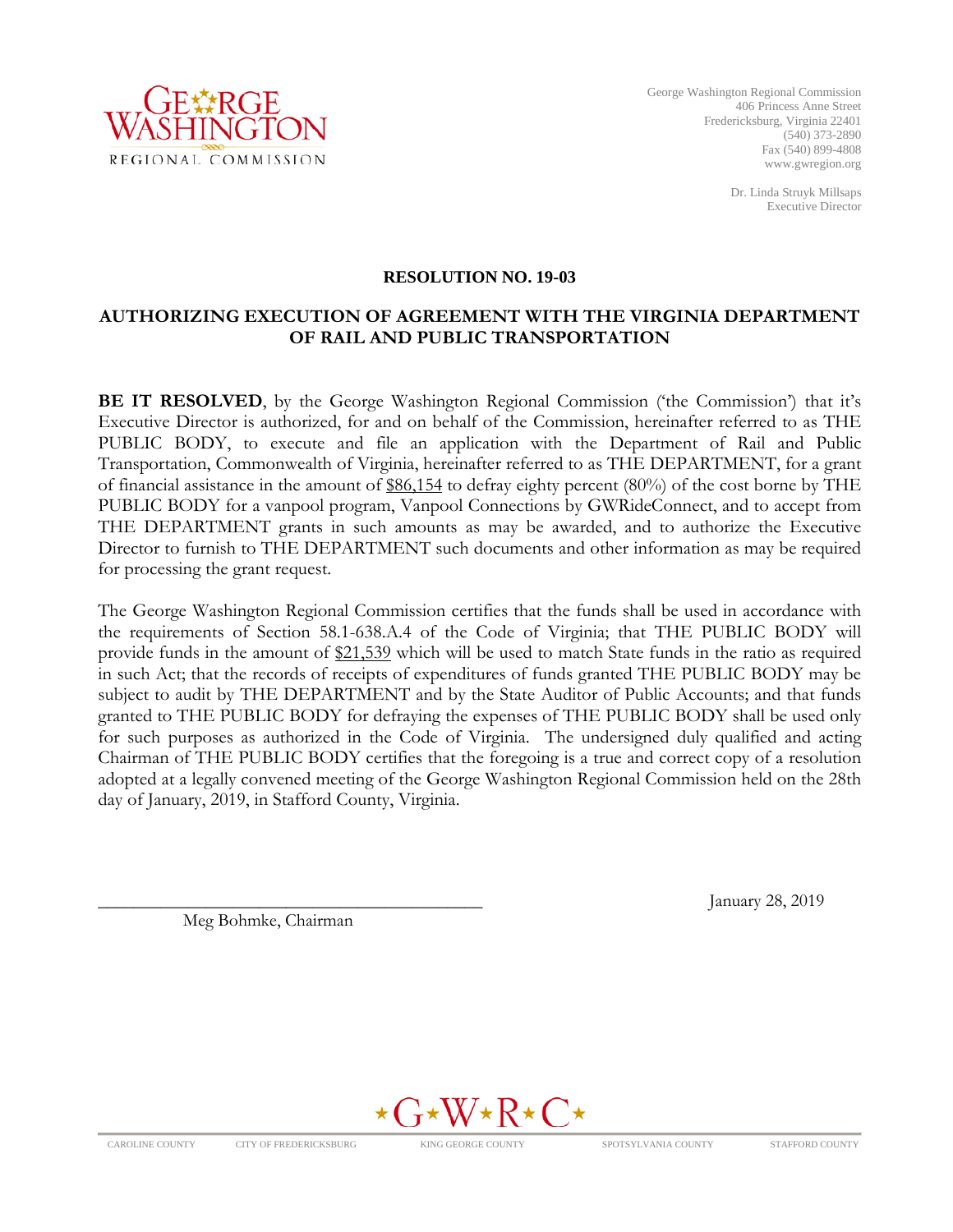Application Status: Application Number: 13112 Fiscal Year: 2020

Applicant: George Washington Regional Commission Last Updated: 01/24/2019 by Diana Utz

Project Information

Project Name: Vanpool Connections by GWRideConnect

Project Description:

The George Washington Region is one of the fastest growing regions in the State of Virginia, with a large daily population commuting out of the region. The stretch of I-95 between Stafford County and Washington, D.C. has been named the most congested highway in the Country. This congestion leads to major mobility problems that result in travel time lost, traffic safety, economic development impacts and air quality issues. Air quality issues have resulted in three counties in the region being in the Fredericksburg non-attainment area. The region has a lack of commuter bus infrastructure

which leaves a huge gap in transportation options for the commuters in the region. Commuters rely on the existing fleet of 365 vanpools, the largest fleet in the State, for their daily commute. It is imperative that the region maintain and continue to grow the fleet of vanpools. This grant application, "Vanpool Connections by GWRideConnect" is a request to continue and enhance the suite of vanpool services currently offered by GWRideConnect. These services consist of vanpool formation / maintenance of the existing fleet, ridematching and express van matching, target marketing vanpools, website, Van Start and Save, Vanpool Alliance promotion, the operation of the Advantage Self-Insurance Pool program. The Advantage program is offered to all vanpools in the State and as a result of this highly successful program, GWRideConnect staff also helps support and form vans from other areas.

Project Justification: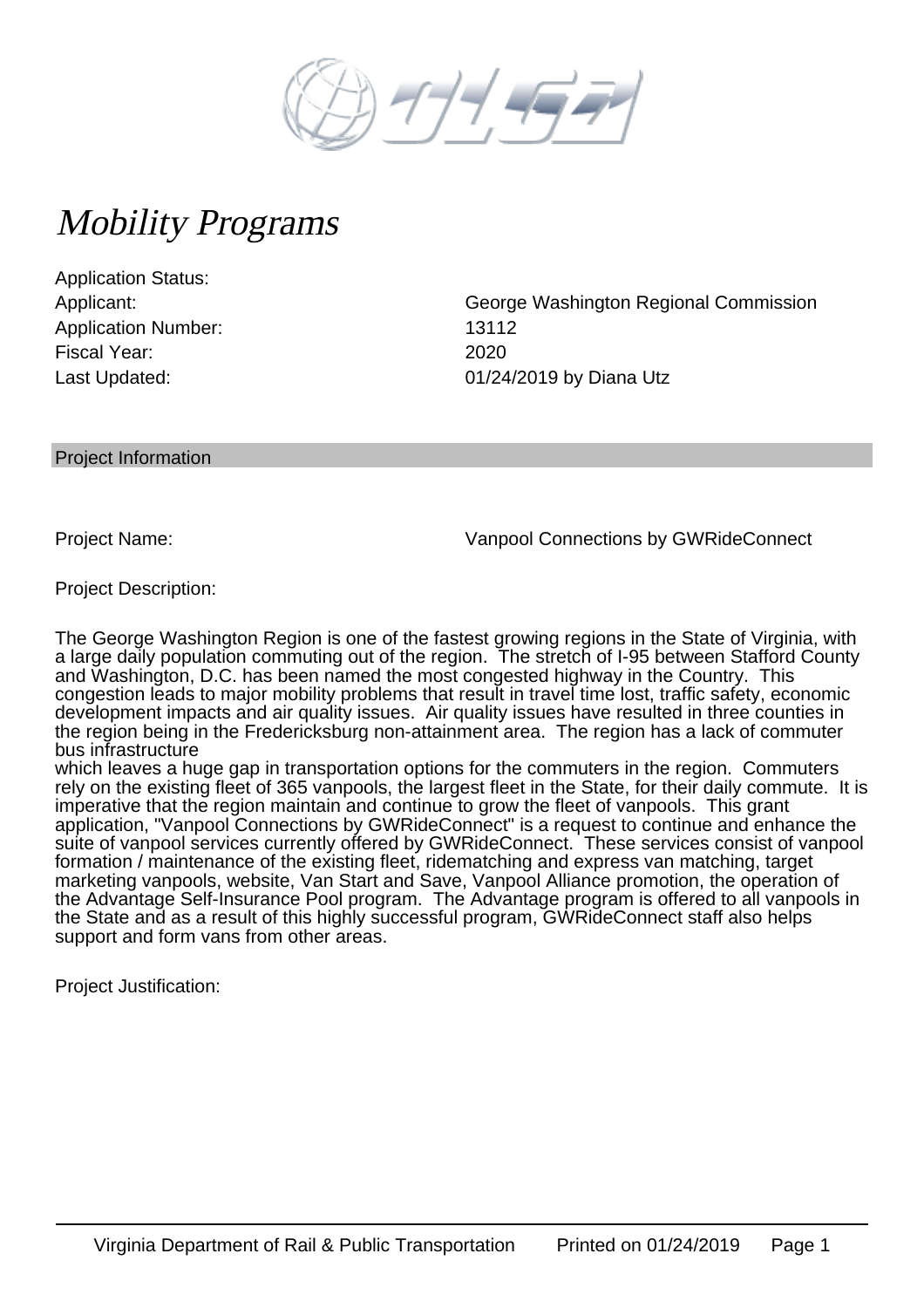The number of private commuter bus runs has been reduced from 60 to 4, leaving a large gap in commuter transportation, solutions and alternatives to driving alone. It is imperative that the vanpool fleet in the George Washington region continues to grow and carry passengers daily to meet the unmet transportation needs. Each day 60,000 residents commute out of the region. It is the mission of the GWRideConnect program to promote, plan and establish transportation alternatives in the region. Currently, the 365 vans in the region transport 4,380 persons per day and 1,103,760 persons per year. These vans reduce 8,760 work trips per day, 2,207,520 work trips per year and reduce 1,051200 vehicle miles traveled per day and 264,902,400 vehicle miles traveled per year. According to an Inrix study conducted in 2017, Stafford County which is part of the GW region has one of the the worst traffic hotspots of congestion in the United States. Sited in the study, exit 133A was identified as the worst spot along the I-95 corridor. This region with the largest vanpool fleet in the State must continue fostering, maintaining and growing the number of vanpools to meet the transportation demands and to continue to alleviate traffic congestion along the I-95 corridor as well as with in the region.

Technical Capacity:

| <b>Katerine Gibson</b><br>Deputy Director, George Washington Regional Commission<br>540-642-1579<br>Gibson@gwregion.org |      |  |
|-------------------------------------------------------------------------------------------------------------------------|------|--|
| Total Revenues:                                                                                                         | \$0  |  |
| Total Federal Aid:                                                                                                      | \$0  |  |
| <b>Federal Fund Source:</b>                                                                                             | None |  |

Project Information

| Federal:        | \$0 |
|-----------------|-----|
| Source:         | 0   |
| Description:    |     |
| Other:          | \$0 |
| Source:         |     |
| Total Revenues: | \$0 |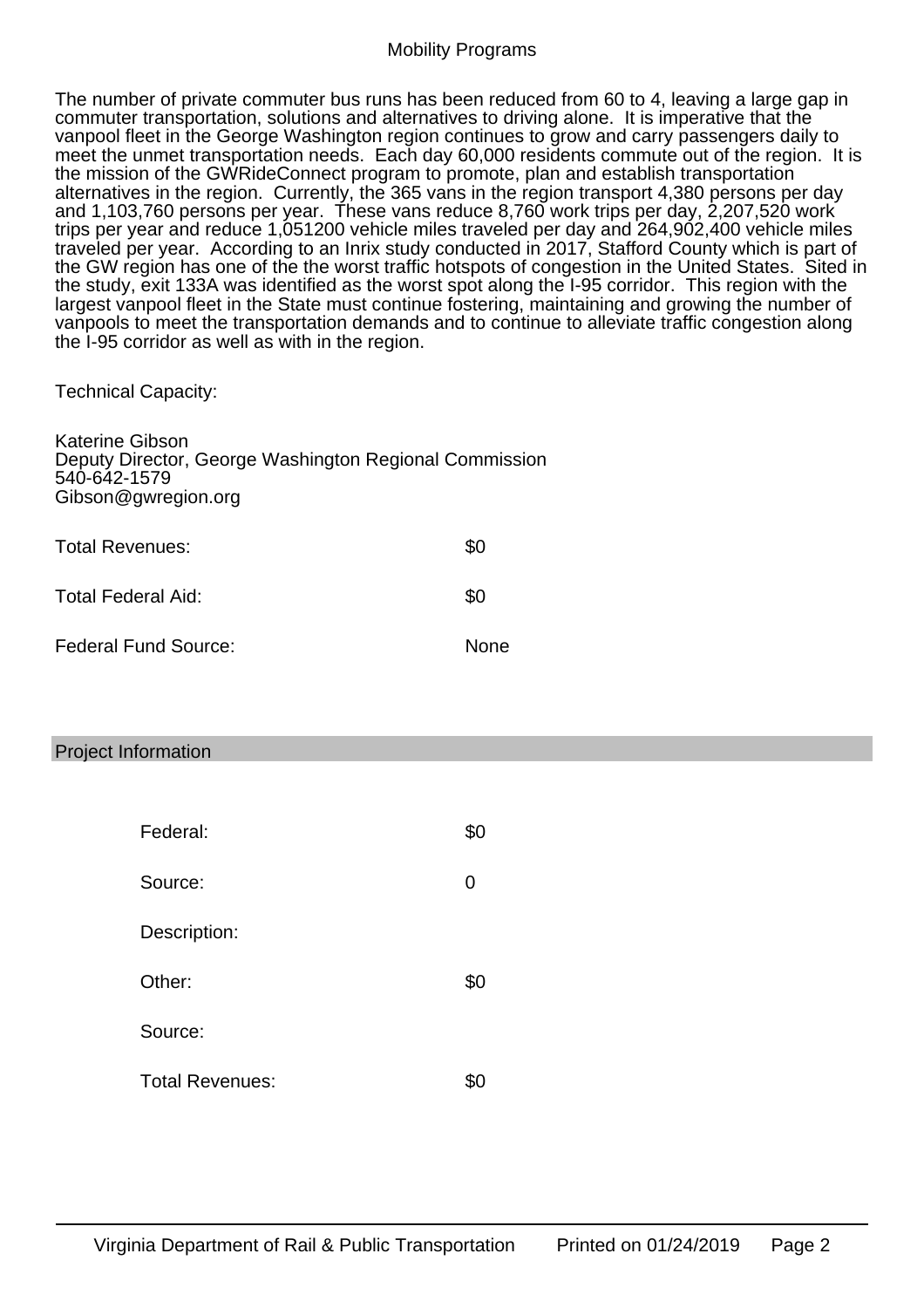| Expense Item                          | Account  | Amount    |
|---------------------------------------|----------|-----------|
| Advertising & Promotion Media         | 2360     | \$20,000  |
| <b>Fringe Benefits</b>                | 2120     | \$13,319  |
| Salaries and Wages                    | 2110     | \$59,374  |
| Vanpool Subsidies/Stipends/Incentives | 2720     | \$15,000  |
|                                       | Total: l | \$107,693 |

## Project Schedules

Start Date: 7/1/2019

End Date: 6/30/2020

| Date       | Milestone / Event                                                                                             |
|------------|---------------------------------------------------------------------------------------------------------------|
| 07/01/2019 | Other - Begin Ridematching and Express matching applicants<br>to existing vanpools daily throughout FY20.     |
| 07/02/2019 | Other - Promote the Vanpool Connections webpages<br>throughout FY20                                           |
| 07/02/2019 | Other - Assist Advantage members daily with coverage<br>activities throughout FY20                            |
| 07/15/2019 | Other - Update the Vanpool Connections webpages for news,<br>events and vans with vacancies for FY20          |
| 07/15/2019 | Other - Begin Van Start / Save program for FY20                                                               |
| 07/18/2019 | Other - Monthly activity - Place vanpool ads twice monthly in<br>the Fredericksburg Free Lance-Star - FY20    |
| 07/22/2019 | Other - Monthly activity - Prepare monthly accounts receivable<br>reports for DRM throughout FY20             |
| 07/22/2019 | Other - Quarterly Activity - Prepare quarterly report of<br>Advantage accounts to DRM throughout FY20         |
| 08/05/2019 | Other - Design color display ad to target market vanpooling for<br>Fall advertising campaign.                 |
| 09/09/2019 | Other - Marketing - incorporate vanpool marketing in the Fall,<br>Winter and Spring/Summer campaigns for FY20 |
| 10/01/2019 | Other - Prepare quarterly report for 1st quarter                                                              |
| 01/06/2020 | Other - Prepare quarterly report for 2nd quarter                                                              |
| 03/02/2020 | Other - Increase Advantage premiums based on actuarial<br>reports from DRM                                    |
| 03/02/2020 | Other - Conduct GWRideConnect database survey of all<br>vanpools to ensure accuracy / provide assistance      |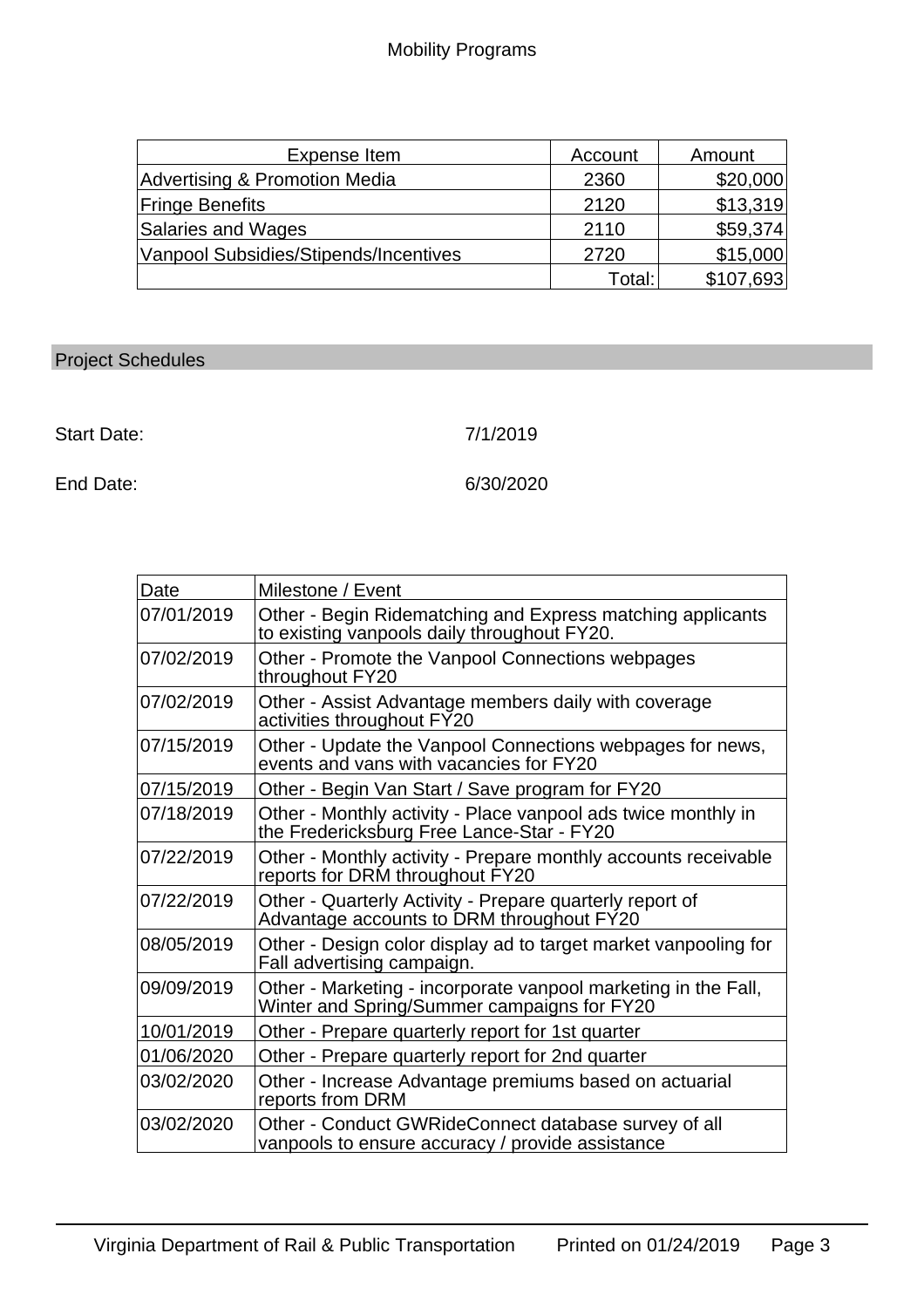| 04/01/2020 | Other - Prepare quarterly report for 3rd quarter                   |
|------------|--------------------------------------------------------------------|
|            | 06/01/2020   Other - Update cash values on Advantage vanpools      |
|            | 06/29/2020 <b>Other - Prepare quarterly report for 4th quarter</b> |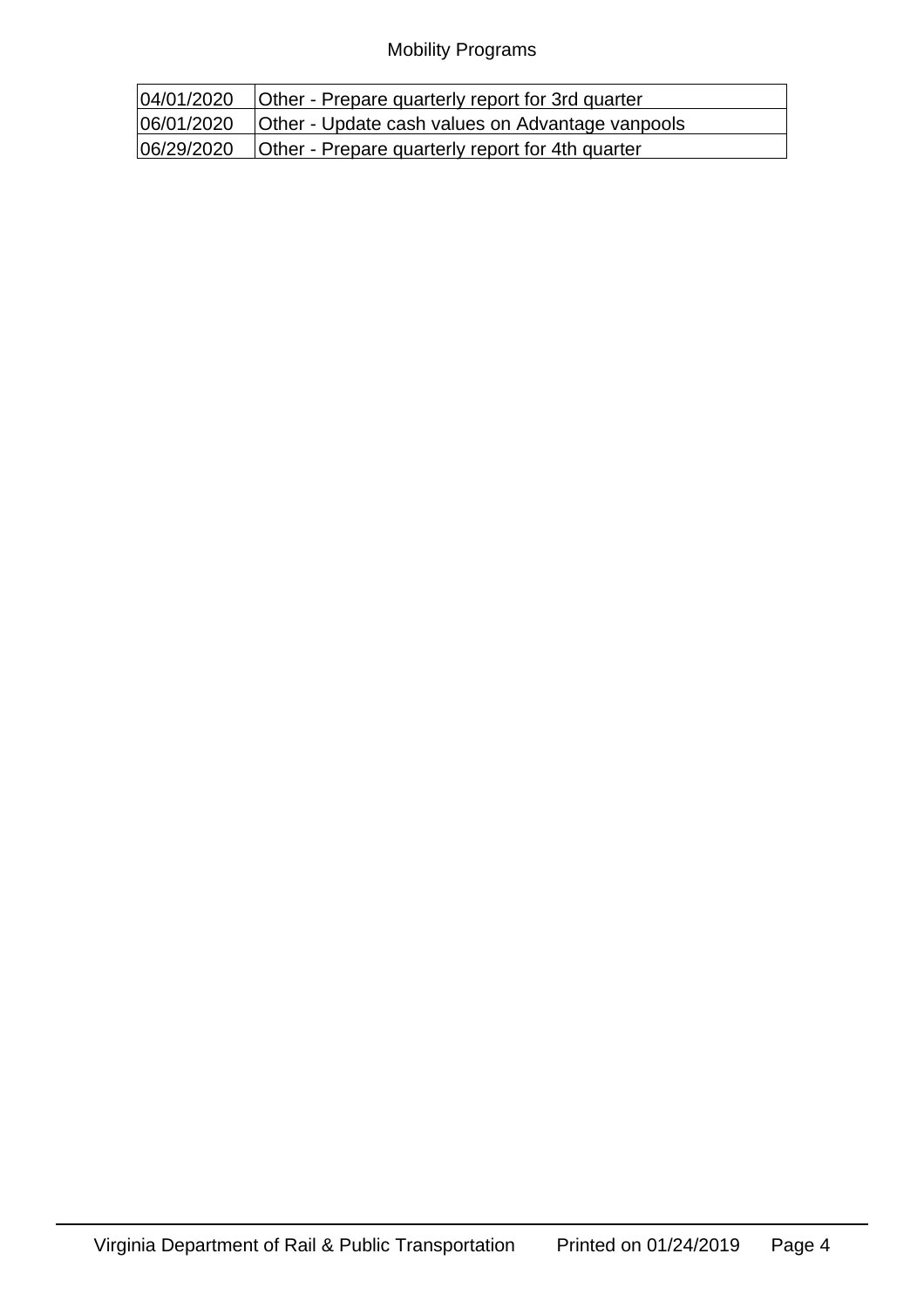

## **TDM OPERATING ASSISTANCE AND**

## **MOBILITY PROGRAMS**

## **SUPPLEMENTAL GRANT APPLICATION**

**This document must be completed and attached to each TDM Operating Assistance and Mobility Program grant application in order for the application to be considered.**

#### **This supplemental grant application is for OLGA Grant Application Number: 13112**

| This application is for the following grant program: (Check Only One) Click on box to check.                                     |  |  |
|----------------------------------------------------------------------------------------------------------------------------------|--|--|
| $\Box$ TDM Operating Assistance                                                                                                  |  |  |
| $\boxtimes$ Mobility Programs                                                                                                    |  |  |
| If this is a Mobility Programs application, check the type of program/project: (Check Only<br><b>One)</b> Click on box to check. |  |  |
| $\Box$ Employer Services/Outreach                                                                                                |  |  |
| $\boxtimes$ Vanpool Program                                                                                                      |  |  |
| $\Box$ Other                                                                                                                     |  |  |
| Name of Applicant Agency (as appears in the OLGA Account):                                                                       |  |  |
|                                                                                                                                  |  |  |
| George Washington Regional Commission                                                                                            |  |  |
| <b>Program/Project Contact:</b>                                                                                                  |  |  |
| <b>Katherine Gibson</b><br>Contact Name:                                                                                         |  |  |
| <b>Contact Title:</b><br>Deputy Director, GWRC                                                                                   |  |  |
| <b>Contact Email:</b><br>Gibson@gwregion.org                                                                                     |  |  |
| Contact Phone Number: 540-642-1579                                                                                               |  |  |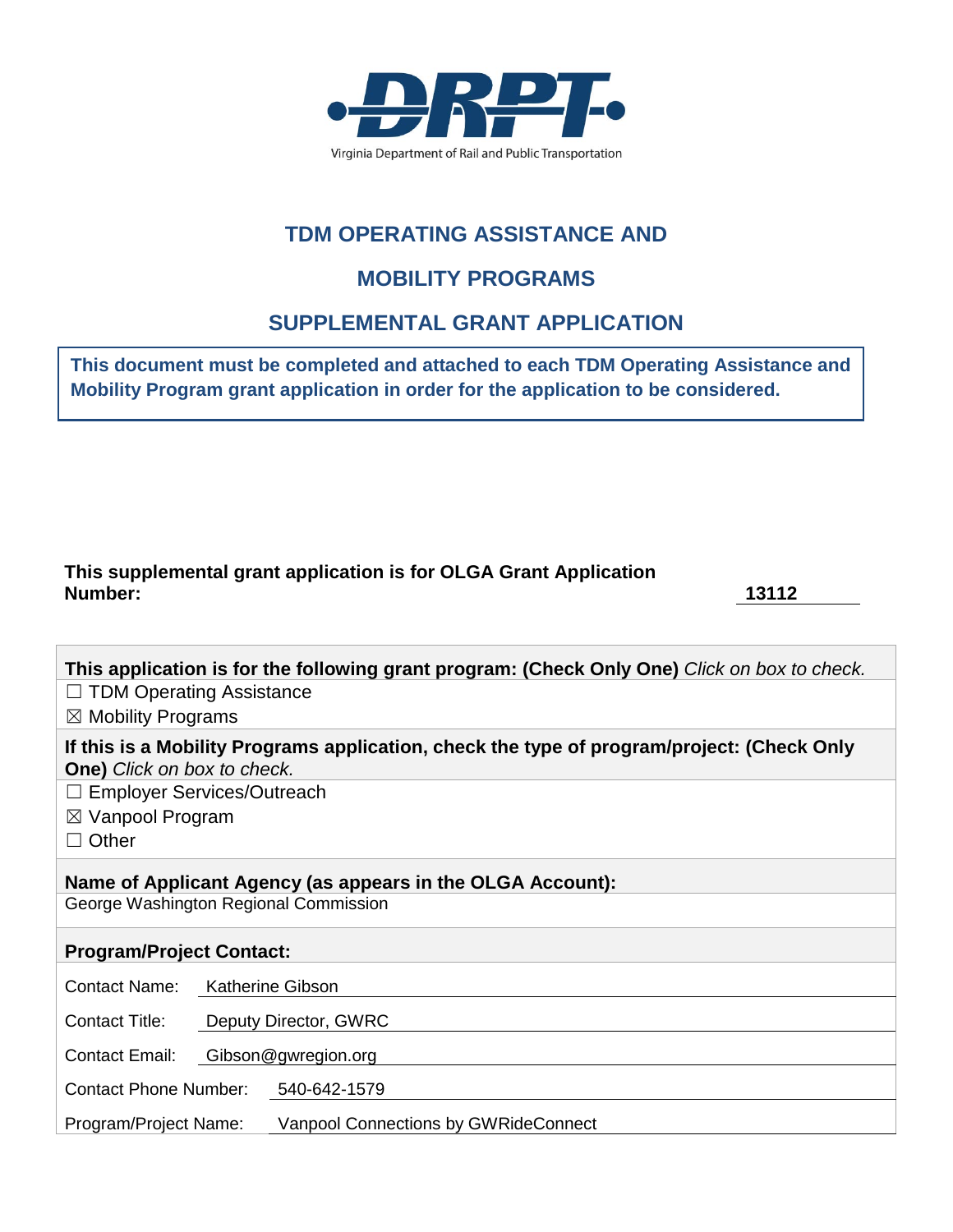**Describe the Service Area of Program/Project (Be specific and note target areas rather than an entire county or city):** *Use as much space as needed.*

GWRideConnect is the ridesharing agency that serves the George Washington Regional Commission (GWRC) area. This region consists of Stafford, Spotsylvania, Caroline, and King George counties and the City of Fredericksburg. GWRC is one of the fastest growing regions in the State of Virginia with one of the most congested corridors, I-95, which runs through four of the region's localities. The stretch of I-95 between Stafford County and Washington, D.C. has been named the most congested highway in the Country. Since 2000, GWRideConnect's service area has grown more rapidly than any other region in Virginia. The majority of the region's growing population lives in the urbanized area surrounding the City of Fredericksburg. Located about 50 miles southwest of the District of Columbia, GWRideConnect's 1,410 square-mile service area is currently home to approximately 333,000 residents and 163,000 jobs. The region primarily serves as a feeder market for Washington, D.C. to the northeast, and to a lesser extent, Richmond to the southeast. The City of Fredericksburg and military installations at Quantico, Fort A.P. Hill, Dahlgren, and the Naval Surface Warfare Center are also significant local employment centers.

The population of GWRideConnect's service area has increased by more than 400 percent since 1960. In 1980, the region surpassed Northern Virginia as the fastest growing region in the State. Since 2000, the population of the George Washington Region has grown at nearly triple the rate of the Commonwealth as a whole. Stafford County has the largest population of any jurisdiction in the region, followed by Spotsylvania County. More than 75% of the region's population resides in these two counties. GWRideConnect is the ridesharing agency that serves the George Washington Regional Commission (GWRC) area. This region consists of Stafford, Spotsylvania, Caroline, and King George counties and the City of Fredericksburg. GWRC is one of the fastest growing regions in the State of Virginia with one of the most congested corridors, I-95, which runs through four of the region's localities. The stretch of I-95 between Stafford County and Washington, D.C. has been named the most congested highway in the Country.

**Does your agency have a TDM Plan that has been adopted by your agency's governing body?** *Click on box to check.*

☒ YES Date adopted: June, 2015

 $\Box$  NO

**If the answer to the above question is YES, is this program/project and all if its components included in the agency's TDM Plan?** *Click on box to check.*

☒ YES

 $\Box$  NO

**If NO, explain what conditions changed to merit this non-planned program/project:** *Use as much space as needed.*

**What transportation problem(s) will this program/project solve?** *Use as much space as needed.*

The George Washington Region has historically been considered a bedroom community of Washington, D.C. / Northern Virginia given its location along I-95, just south of several military installations in the National Capital Region and major employment centers in the Washington, D.C. metropolitan area. GWRC is one of the fastest growing regions in the State of Virginia, with a large daily, commuter population commuting out of the region. The stretch of I-95 between Stafford County and Washington, D.C. has been named the most congested highway in the Country. This congestion leads to major mobility problems that result in travel time lost, traffic safety, economic development impacts and air quality issues. Air quality issues have resulted in three localities in the region: the City of Fredericksburg, and Stafford and Spotsylvania counties being part of the Fredericksburg Non-attainment area. The region has a lack of commuter bus infrastructure and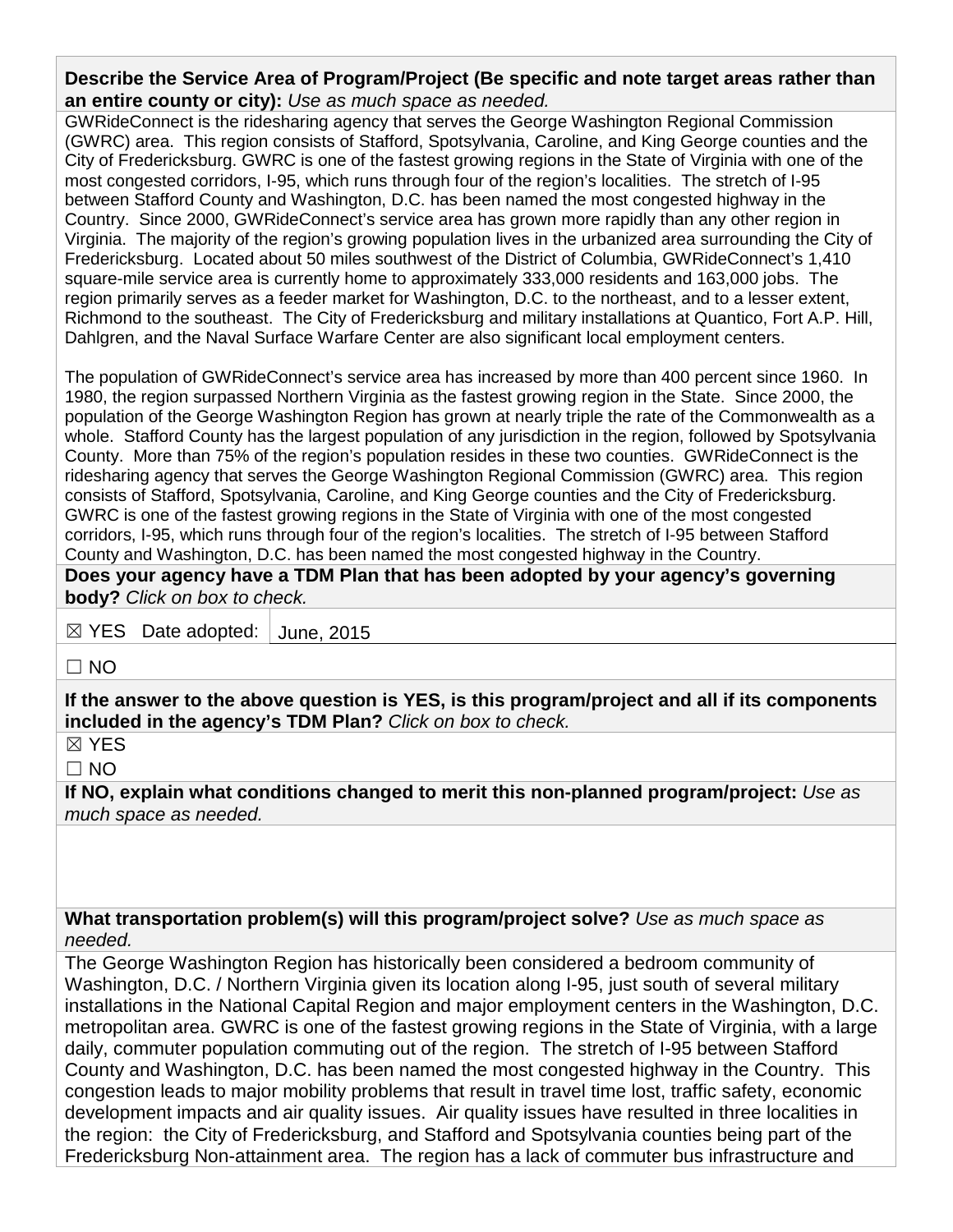relys on a private bus operator with only 4 daily runs. This leaves a huge gap in transportation options for the commuters in the region. Commuters rely on the existing fleet of 365 vanpools, the largest fleet in the State, for their daily commute. It is imperative that the region maintain and continue to grow the fleet of vanpools. This grant application, "Vanpool Connections by GWRideConnect" is a request to continue and enhance the suite of vanpool services currently offered by GWRideConnect. These services consist of Ridematching and Express van matching, target marketing vanpools, Van Start, Vanpool Alliance promotion and the operation of the Advantage Self-Insurance Pool program. The Advantage program is offered to all vanpools in the State and as a result of this highly successful program, GWRideConnect staff also helps support and form vans from other areas of the State as well.

**How was the problem(s) identified? Cite specific and research and other data to support the problem(s) identified. Attach research studies and data used.** *Use as much space as needed.*

The lack of a public commuter bus system has always been acknowledged in the GW Region. In the past the region relied on private commuter bus companies. A reduction of 60 commuter bus runs per day to 4, has left a large gap in commuter transportation. Therefore, it is imperative that the vanpool fleet continues to grow and carry passengers daily to meet the unmet transportation needs. Currently the 365 vans in the region transport 4,380 persons per day and 1,103,760 persons per year. These vans reduce 8,760 work trips per day, 2,207,520 work trips per year and reduce 1,051,200 vehicle miles traveled per day and 264,902,400 vehicle miles traveled per year. According to an Inrix study conducted in 2017, Stafford County, which is part of the GW region has one of the the worst traffic hotspots of congestion in the United States. Sited in the study, exit 133A was identified as the worst spot along the I-95 corridor. The study reports that, "Traffic jams on I-95 stretched an averaged 6.47 miles with an average duration of 33 minutes, leading to \$2.3 billion in lost time, wasted fuel and carbon emitted over a decade". As a solution to this problem, this area of Stafford has the largest concentration of vanpools originating from the region.

## **PERFORMANCE MEASURES**

#### **List the Goal(s) for This Grant**

*A goal is a statement about the expectation of what should happen as a result of your program/project (the desired result or outcome). Serves as the foundation for developing your program/project and its objectives.*

- 1. Quality of Life enhance the quality of life in the GWRC Region by maintaining and facilitating access to transportation / vanpooling resources that provide alternatives to driving alone.
- 2. Choices make it practical and easy to share the ride or utilize vanpools within and beyond the GWRC Region.
- 3.

4.

### **List the Objective(s) to Fulfill or Achieve Each Goal**

*Objectives describe the activities/services/strategies/programs that will be utilized to achieve the goals above. All objectives must be S.M.A.R.T in nature and a goal can have more than one objective.* 

**Goal 1** | Increase the number of vanpools in the GW Region by forming 40 new vanpools for FY20. This will be achieved by utilizing the work components outlined in this application such as Ridematching and Express matching vanpools over 3,000 times, target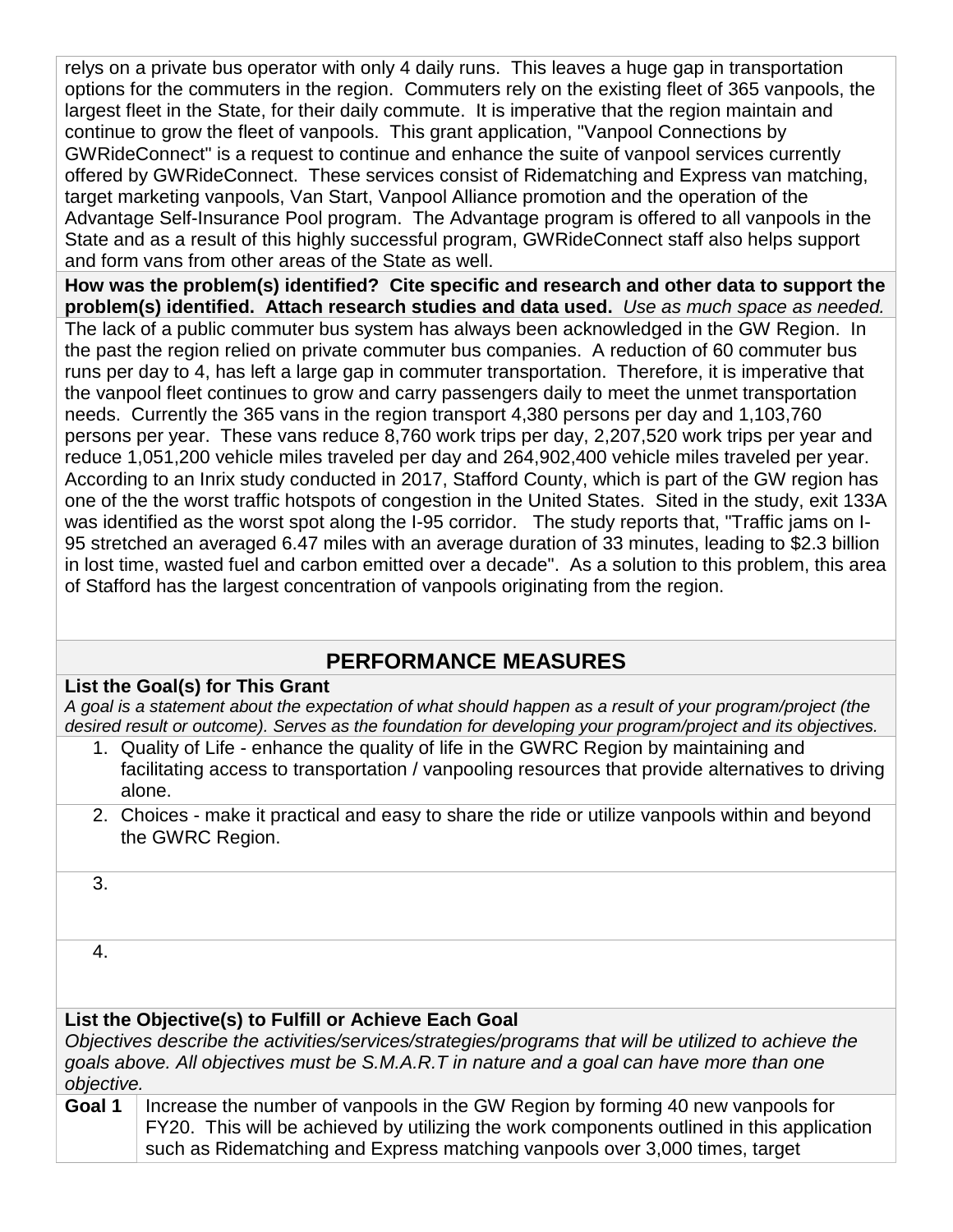|                                                                                                                                                                                                                                                                                                                                                                                                                                                                                                                                                                                                         |                                                                                                                                                  | marketing by placing 20 display ads in the Free Lance-Star, assisting up to 15 vans<br>through the Van Start / Save Incentive program, promotion of the Vanpool Alliance to all                                                |
|---------------------------------------------------------------------------------------------------------------------------------------------------------------------------------------------------------------------------------------------------------------------------------------------------------------------------------------------------------------------------------------------------------------------------------------------------------------------------------------------------------------------------------------------------------------------------------------------------------|--------------------------------------------------------------------------------------------------------------------------------------------------|--------------------------------------------------------------------------------------------------------------------------------------------------------------------------------------------------------------------------------|
|                                                                                                                                                                                                                                                                                                                                                                                                                                                                                                                                                                                                         | vans that are assisted and providing insurance to 80 private vanpool operators through<br>the operation of the Advantage Self-Insurance Program. |                                                                                                                                                                                                                                |
| Goal 2<br>Maintain the number of 365 existing vanpools in the region by utilizing the services and<br>targets described in Goals 1 and 3.                                                                                                                                                                                                                                                                                                                                                                                                                                                               |                                                                                                                                                  |                                                                                                                                                                                                                                |
| Goal 3<br>Promote vanpooling in the GW region as a viable transportation resource to commuters in<br>and outside of the region. This will be achieved through the daily promotion and<br>advertising techniques that include: display advertising through 20 display ads that target<br>vanpooling as well as through GWRideConnect's advertising. GWRideConnect's<br>advertising includes: Google Adwords, Facebook, Facebook advertising and radio.<br>Vanpools will be promoted through the Vanpool Connections webpages with the target of<br>attracting over 20,000 visitors to the page for FY20. |                                                                                                                                                  |                                                                                                                                                                                                                                |
| Goal 4                                                                                                                                                                                                                                                                                                                                                                                                                                                                                                                                                                                                  |                                                                                                                                                  |                                                                                                                                                                                                                                |
|                                                                                                                                                                                                                                                                                                                                                                                                                                                                                                                                                                                                         |                                                                                                                                                  | <b>BUDGET DETAIL</b>                                                                                                                                                                                                           |
|                                                                                                                                                                                                                                                                                                                                                                                                                                                                                                                                                                                                         |                                                                                                                                                  | What is the source of the local match for this program/project?                                                                                                                                                                |
|                                                                                                                                                                                                                                                                                                                                                                                                                                                                                                                                                                                                         | George Washington Regional Commission                                                                                                            |                                                                                                                                                                                                                                |
|                                                                                                                                                                                                                                                                                                                                                                                                                                                                                                                                                                                                         |                                                                                                                                                  | Budget categories and budget detail requirements (covers some but not all of the budget categories)                                                                                                                            |
|                                                                                                                                                                                                                                                                                                                                                                                                                                                                                                                                                                                                         | <b>Salaries and Wages:</b>                                                                                                                       | List the staff names and titles, description of duties for this<br>program/project and the percentage of total salaries and<br>wages charged to this program/project. Attaching staff's<br>official job description is helpful |
|                                                                                                                                                                                                                                                                                                                                                                                                                                                                                                                                                                                                         | <b>Fringe Benefits:</b>                                                                                                                          | Detail what is covered by this budget.                                                                                                                                                                                         |
|                                                                                                                                                                                                                                                                                                                                                                                                                                                                                                                                                                                                         | <b>Education &amp; Training:</b>                                                                                                                 | List the name, purpose and location of each education and<br>training session and staff names planning to attend them.                                                                                                         |
|                                                                                                                                                                                                                                                                                                                                                                                                                                                                                                                                                                                                         |                                                                                                                                                  | <b>Supplies &amp; Materials:</b> List the supplies anticipated to be purchased with this<br>budget.                                                                                                                            |
|                                                                                                                                                                                                                                                                                                                                                                                                                                                                                                                                                                                                         |                                                                                                                                                  | Travel: List the types of travel to be charge and what travel charges<br>are covered by this budget. Include the names and locations<br>of workshops and similar travel, especially if overnight travel                        |
|                                                                                                                                                                                                                                                                                                                                                                                                                                                                                                                                                                                                         |                                                                                                                                                  | will be needed.<br><b>Printing &amp; Reproduction:</b> List all of the items that will be printed or reproduced.                                                                                                               |
|                                                                                                                                                                                                                                                                                                                                                                                                                                                                                                                                                                                                         |                                                                                                                                                  | Advertising & Promotional Media: List the advertising and promotions that will be charged;<br>include names of publications and media.                                                                                         |
|                                                                                                                                                                                                                                                                                                                                                                                                                                                                                                                                                                                                         | <b>Dues &amp; Subscriptions:</b>                                                                                                                 | List each membership organization, subscription and<br>approximate amounts                                                                                                                                                     |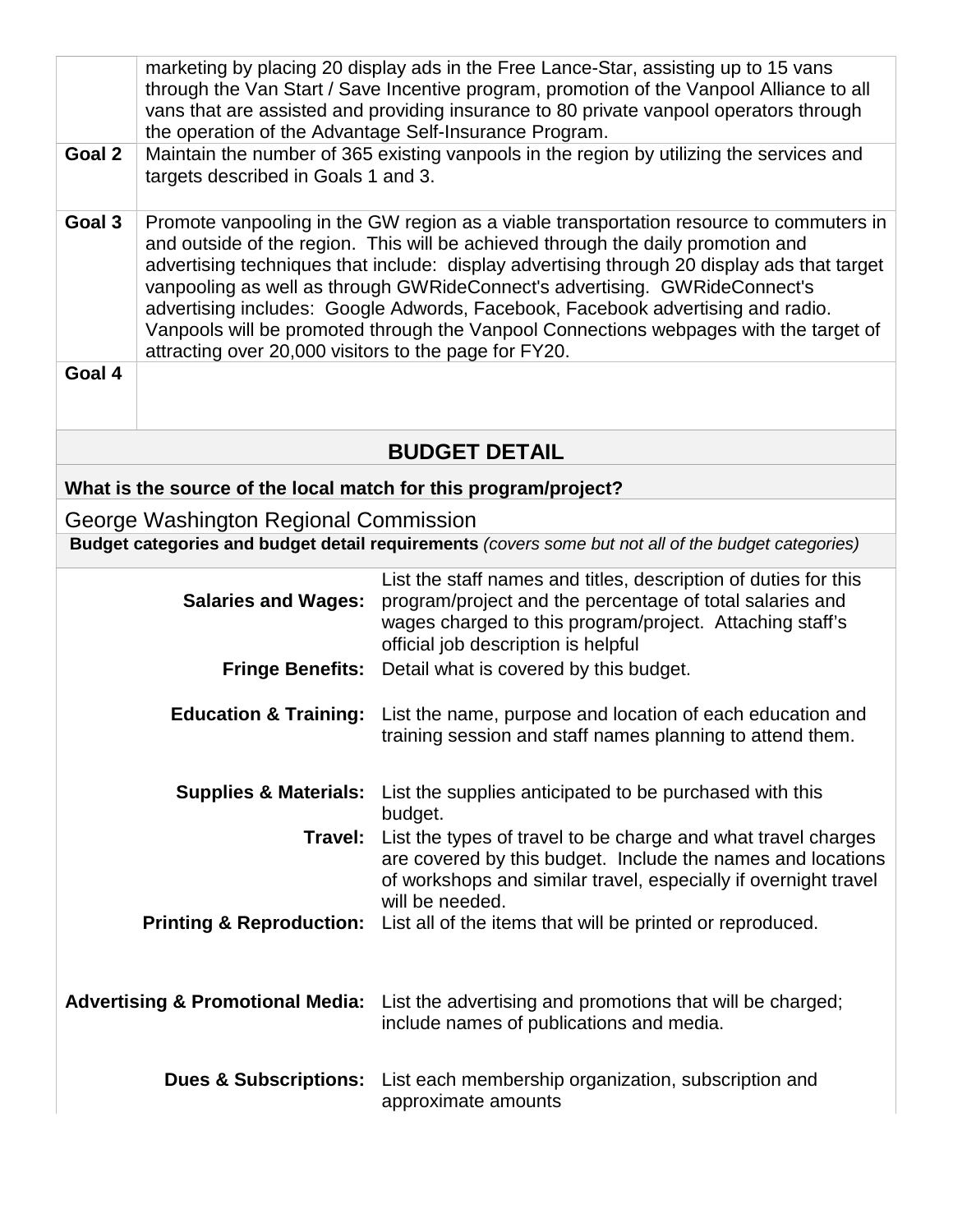|                                                      | <b>Indirect Costs:</b> Describe what is covered in this cost. (not eligible for<br><b>Mobility Programs grants)</b>                                                                                                                                                                                                                                                                                                                                                                                                                                                                                                                                                                                                                                                                                                                                                                                                                                                                              |
|------------------------------------------------------|--------------------------------------------------------------------------------------------------------------------------------------------------------------------------------------------------------------------------------------------------------------------------------------------------------------------------------------------------------------------------------------------------------------------------------------------------------------------------------------------------------------------------------------------------------------------------------------------------------------------------------------------------------------------------------------------------------------------------------------------------------------------------------------------------------------------------------------------------------------------------------------------------------------------------------------------------------------------------------------------------|
| <b>Professional Services:</b>                        | List the number and titles of contractor staff and describe the<br>work they will perform. (This budget item is for contract<br>staff time expenses only. All other contractor expenses<br>should be listed in separate budget categories.)                                                                                                                                                                                                                                                                                                                                                                                                                                                                                                                                                                                                                                                                                                                                                      |
| <b>Guaranteed/Emergency Ride</b><br>Trips:           | Note how many trips this budget includes. Provide details of<br>the operations of the G/ERH program in the next section on<br>Special Program/Project Components.                                                                                                                                                                                                                                                                                                                                                                                                                                                                                                                                                                                                                                                                                                                                                                                                                                |
| <b>Promotional Items:</b>                            | List the items to be purchased and the estimated unit cost.<br>Include an explanation of how, when and for what purpose or<br>event they will be used.                                                                                                                                                                                                                                                                                                                                                                                                                                                                                                                                                                                                                                                                                                                                                                                                                                           |
| <b>Incentives:</b>                                   | List the amount, type, product name and the recipients of<br>incentives to be provided. Provide details of incentive<br>program operations in the next section on Special<br>Program/Project Components.                                                                                                                                                                                                                                                                                                                                                                                                                                                                                                                                                                                                                                                                                                                                                                                         |
| detail the expenses that budget category will cover. | For each budget category used in the OLGA application, enter the budget category name and describe in                                                                                                                                                                                                                                                                                                                                                                                                                                                                                                                                                                                                                                                                                                                                                                                                                                                                                            |
| <b>Budget Category</b>                               | <b>Budget Detail</b>                                                                                                                                                                                                                                                                                                                                                                                                                                                                                                                                                                                                                                                                                                                                                                                                                                                                                                                                                                             |
| Salaries and Wages                                   | Leigh Anderson, Assistant TDM Director<br>Manages and oversees all activities related to<br>operating the ADVANTAGE Self Insurance<br>Vanpool program for all vanpools in the State.<br>Assign staff as necessary.<br>Act as a vanpool liaison between<br>GWRideConnect and the local vanpools. Work<br>directly with vanpools to assist them in keeping<br>their vanpools full. Educate all vanpools on the<br>vanpool specific programs designed for them<br>such as the Van Start and Van Save program,<br>the Transit Benefits program, the Advantage Self<br>Insurance Program for vanpools and the new<br>NTD Vanpool Alliance Program. Operate the<br>Van Start program for vanpools in the GW region.<br>40 hours per week (60% of time will be spent on<br>Vanpool Connections grant) * Salary line item<br>contains a percentage of Indirect costs. 90% of<br>salary is charged to both GWRideConnect and<br>Vanpool Connections DRPT grants. 10% of<br>salary is funded through CMAQ. |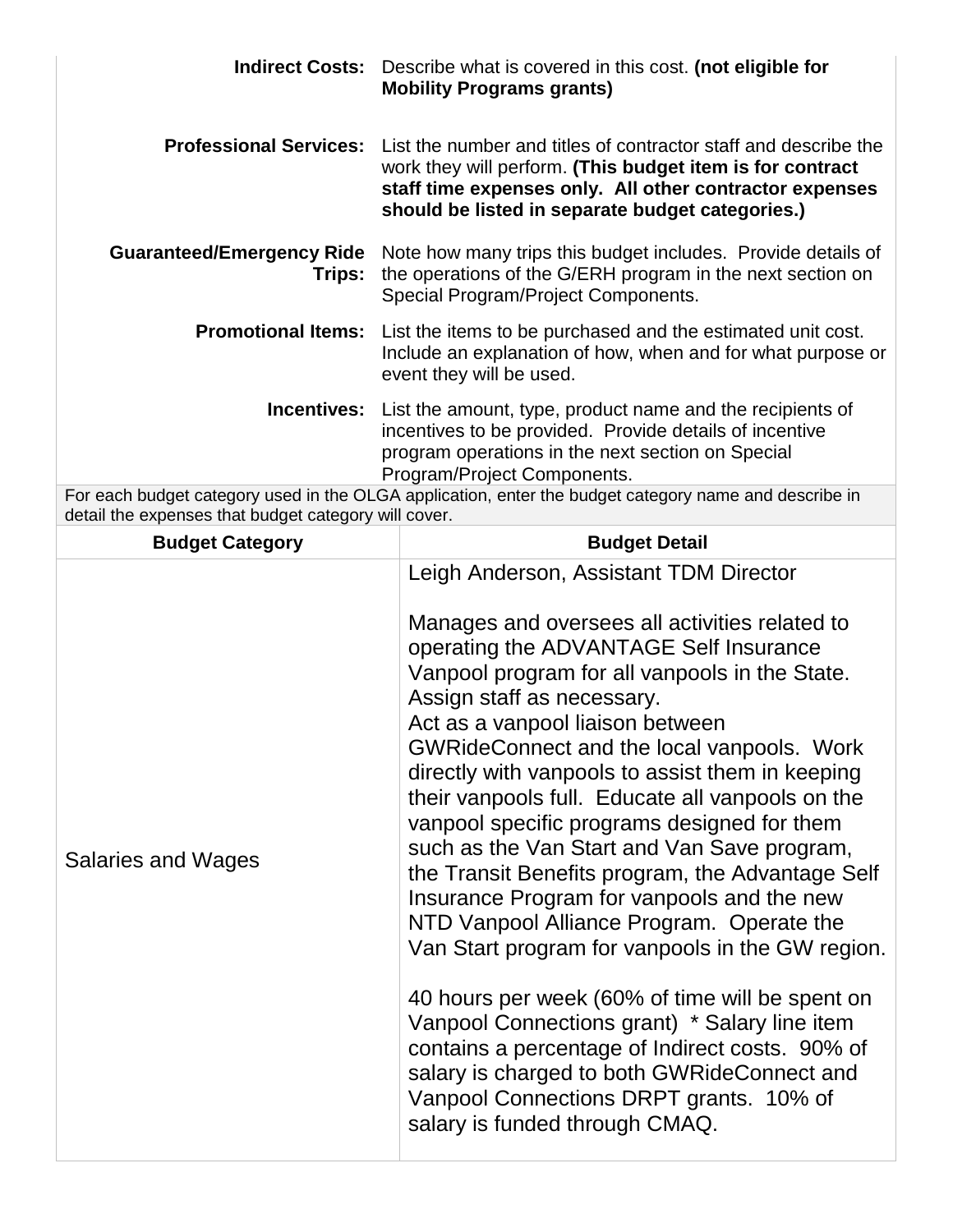| <b>Advertising and Promotion</b> | Color Vanpool Display ads featured twice per<br>month with 20 total runs in the Fredericksburg<br>Free Lance-Star for 10 months. Cost per ad is<br>\$893 each. Cost for the design of a vanpool<br>themed display advertisement is \$1,500. Ads will<br>also be utilized on Facebook, the<br><b>GWRideConnect website, Vanpool Connections</b><br>webpage and in realtor outreach emails. |
|----------------------------------|-------------------------------------------------------------------------------------------------------------------------------------------------------------------------------------------------------------------------------------------------------------------------------------------------------------------------------------------------------------------------------------------|
| Vanpool Incentive Program        | This provides for the financial assistance for 10 to<br>15 vanpools that are starting their operation and<br>for vanpools that are in danger of ceasing<br>operation. This program is based on \$200 per<br>empty seat for vanpools travelling in or outside of<br>the GW region.                                                                                                         |
|                                  |                                                                                                                                                                                                                                                                                                                                                                                           |
|                                  |                                                                                                                                                                                                                                                                                                                                                                                           |
|                                  |                                                                                                                                                                                                                                                                                                                                                                                           |
|                                  |                                                                                                                                                                                                                                                                                                                                                                                           |
|                                  |                                                                                                                                                                                                                                                                                                                                                                                           |
|                                  |                                                                                                                                                                                                                                                                                                                                                                                           |
|                                  |                                                                                                                                                                                                                                                                                                                                                                                           |
|                                  |                                                                                                                                                                                                                                                                                                                                                                                           |
|                                  |                                                                                                                                                                                                                                                                                                                                                                                           |
|                                  |                                                                                                                                                                                                                                                                                                                                                                                           |
|                                  |                                                                                                                                                                                                                                                                                                                                                                                           |

## **SPECIAL PROGRAM/PROJECT COMPONENTS**

In this section, describe in detail special components of the program/project that are promoted *independently. This includes, but not limited to all activities/services/strategies/programs funded by this grant, including Guaranteed/Emergency Ride Home programs, incentive program, contests and challenges, ridematching program, Try Transit Week, etc.* 

| <b>Program/Project Component Name:</b>                     | <b>Ridematching / Express matching</b>                                                                                                                                                                                                                                                                                                                                                                                                                                                                                                                                                                                                                                                                                                                                |
|------------------------------------------------------------|-----------------------------------------------------------------------------------------------------------------------------------------------------------------------------------------------------------------------------------------------------------------------------------------------------------------------------------------------------------------------------------------------------------------------------------------------------------------------------------------------------------------------------------------------------------------------------------------------------------------------------------------------------------------------------------------------------------------------------------------------------------------------|
| Explain how the program/project<br>component will operate. | Vanpools are a large part of the GWRideConnect ridematching<br>program. Applicants, looking for commuting options are matched<br>to existing vanpools. Individual vanpools are entered into the<br>database and matched with a pool of potential passengers.<br>Seperating the applicants from the existing pools and matching<br>them together efficiently matches a passenger to a provider.<br>GWRideConnect also has a program called Express Match, where<br>vanpools with vacancies are matched exclusively with new<br>rideshare clients with the same work destination and hours. The<br>vanpools are matched twice a week and emailed the new<br>applicant information. Express Match has proven to be very<br>efficient in matching passengers to vanpools. |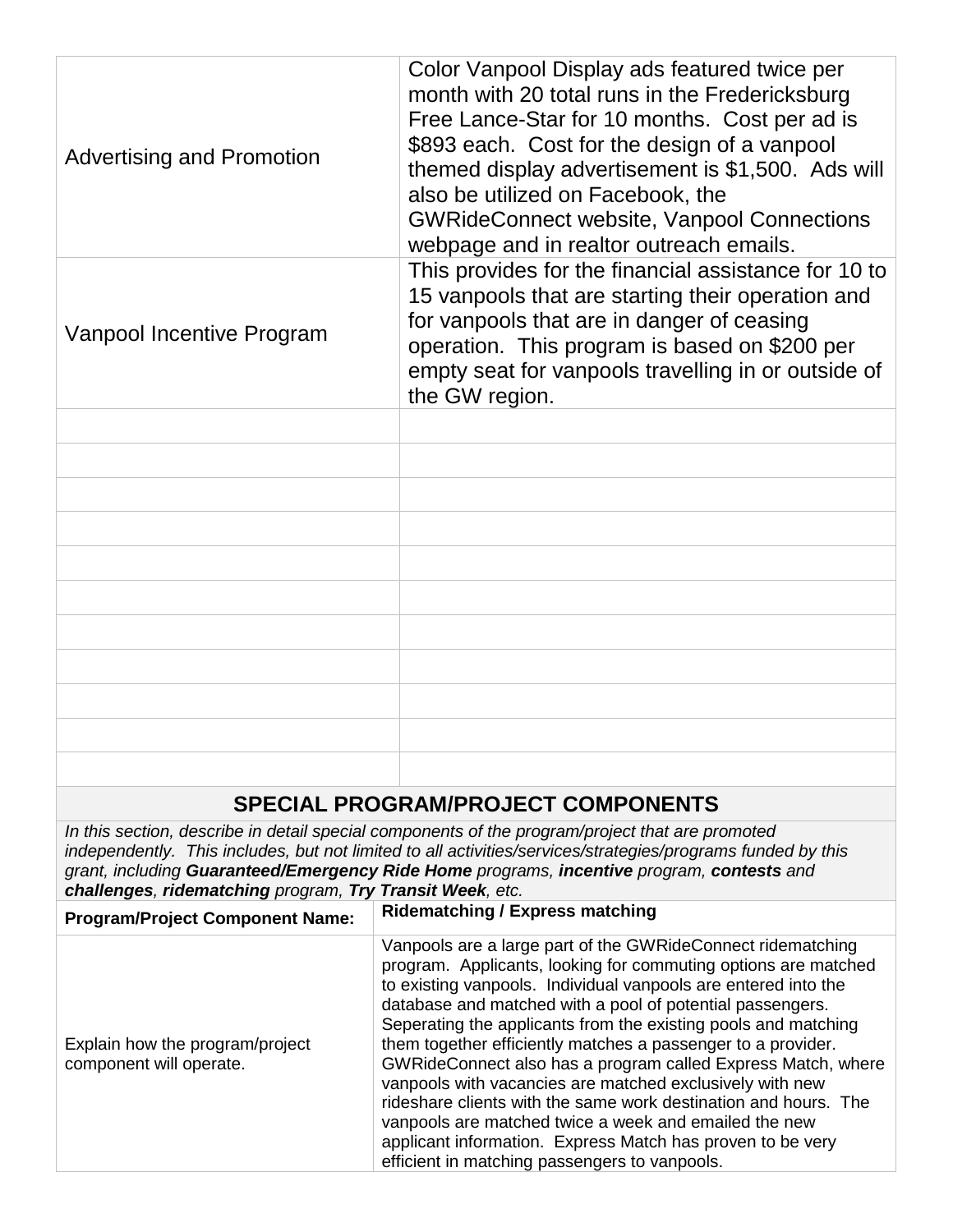| What specific marketing tools/activities<br>will be utilized to promote the<br>component? | The matching program will be promoted as part of the general<br>GWRideConnect marketing services that include print, radio,<br>Google AdWords and social media as well as through realtor and<br>employer outreach.                                                                                                                                                                                                                                                                                                                                                                                                                                                                                                                                                                                                                                                                                                                                                                                                                                                                                                                                                                                    |
|-------------------------------------------------------------------------------------------|--------------------------------------------------------------------------------------------------------------------------------------------------------------------------------------------------------------------------------------------------------------------------------------------------------------------------------------------------------------------------------------------------------------------------------------------------------------------------------------------------------------------------------------------------------------------------------------------------------------------------------------------------------------------------------------------------------------------------------------------------------------------------------------------------------------------------------------------------------------------------------------------------------------------------------------------------------------------------------------------------------------------------------------------------------------------------------------------------------------------------------------------------------------------------------------------------------|
| How will the component be measured<br>for success?                                        | The target for FY 20 is to express match 3,300 applicants with<br>vanpools. These numbers will be recorded monthly.                                                                                                                                                                                                                                                                                                                                                                                                                                                                                                                                                                                                                                                                                                                                                                                                                                                                                                                                                                                                                                                                                    |
| What results will be documented?                                                          | Applicants that are express matched will be recorded monthly on<br>the Vanpool Connections excel tracker spreadsheet.                                                                                                                                                                                                                                                                                                                                                                                                                                                                                                                                                                                                                                                                                                                                                                                                                                                                                                                                                                                                                                                                                  |
| <b>Program/Project Component Name:</b>                                                    | Vanpool formation, maintenance and assistance                                                                                                                                                                                                                                                                                                                                                                                                                                                                                                                                                                                                                                                                                                                                                                                                                                                                                                                                                                                                                                                                                                                                                          |
| Explain how the program/project<br>component will operate.                                | Facilitate the formation of new vanpools in the region and maintain<br>the existing fleet of 365 vanpools. Assist new operators in forming<br>vanpools by educating them on how to start a vanpool, start up<br>guidelines and on vanpool incentive programs such as Van Start,<br>the Vanpool Alliance, the Commuter Employee Transit benefit, the<br>Advantage Self-Insurance program and other programs that may<br>affect their operations and formation. Staff will monitor new<br>vanpools and provide ridematching assistance to keep them full.<br>The target for FY20 is to form 40 new vanpools in the region.                                                                                                                                                                                                                                                                                                                                                                                                                                                                                                                                                                               |
| What specific marketing tools/activities<br>will be utilized to promote the<br>component? | This component will be marketed and promoted as part of the<br>general GWRideConnect marketing services that include print,<br>radio, Google AdWords and social media as well as through<br>realtor and employer outreach.                                                                                                                                                                                                                                                                                                                                                                                                                                                                                                                                                                                                                                                                                                                                                                                                                                                                                                                                                                             |
| How will the component be measured<br>for success?                                        | Vanpools formed will be documented monthly with the end target<br>goal being 40.                                                                                                                                                                                                                                                                                                                                                                                                                                                                                                                                                                                                                                                                                                                                                                                                                                                                                                                                                                                                                                                                                                                       |
| What results will be documented?                                                          | Vanpools formed each month will be recorded on the Vanpool<br>Connections Excel tracker spreadsheet.                                                                                                                                                                                                                                                                                                                                                                                                                                                                                                                                                                                                                                                                                                                                                                                                                                                                                                                                                                                                                                                                                                   |
| <b>Program/Project Component Name:</b>                                                    | <b>Vanpool Connections Webpage</b>                                                                                                                                                                                                                                                                                                                                                                                                                                                                                                                                                                                                                                                                                                                                                                                                                                                                                                                                                                                                                                                                                                                                                                     |
| Explain how the program/project<br>component will operate.                                | The Vanpool Connections webpage featured on the<br>GWRideConnect website is the most popular page on the site with<br>over 20,000 visitors annualy. This page is designed to increase<br>vanpool formation and to deliver passenger information. The<br>webpage has been redesigned and increased to two pages. One<br>page is for existing or new vanpools and the other is designed for<br>passengers interested in riding on a vanpool. The For Riders<br>page is designed to educate riders on the advantages of riding in a<br>vanpool and lists geographically, vanpools with vacancies. An<br>application to join a pool is available on this page. The For<br>Vanpools webpage is a resource guide that offers information on<br>starting a vanpool as well as information for existing vanpools.<br>GRH, Van Start-Up incentive programs, the advertising and<br>promotion of vans, Vanpool Alliance information and an<br>application to start a vanpool are all available on this page. The<br>Vanpool Connections webpage is a tool in forming and maintaing<br>the fleet and also attracting passengers to existing vanpools. It is a<br>"one stop shop" for vanpooling in the GW region. |
| What specific marketing tools/activities<br>will be utilized to promote the<br>component? | The Vanpool Connections Webpage will be promoted as part of<br>the general GWRideConnect marketing services that include<br>print, radio, Google AdWords and social media as well as through<br>the Vanpool Target Marketing Campaign which will drive persons<br>to the webite. The webpages will be updated as needed<br>throughout FY20.                                                                                                                                                                                                                                                                                                                                                                                                                                                                                                                                                                                                                                                                                                                                                                                                                                                            |
| How will the component be measured<br>for success?                                        | The Vanpool Connections webpages will be monitored by the<br>number of visitors to the webpage, the number of new vanpools<br>formed as well as the number of new applicants coming into the                                                                                                                                                                                                                                                                                                                                                                                                                                                                                                                                                                                                                                                                                                                                                                                                                                                                                                                                                                                                           |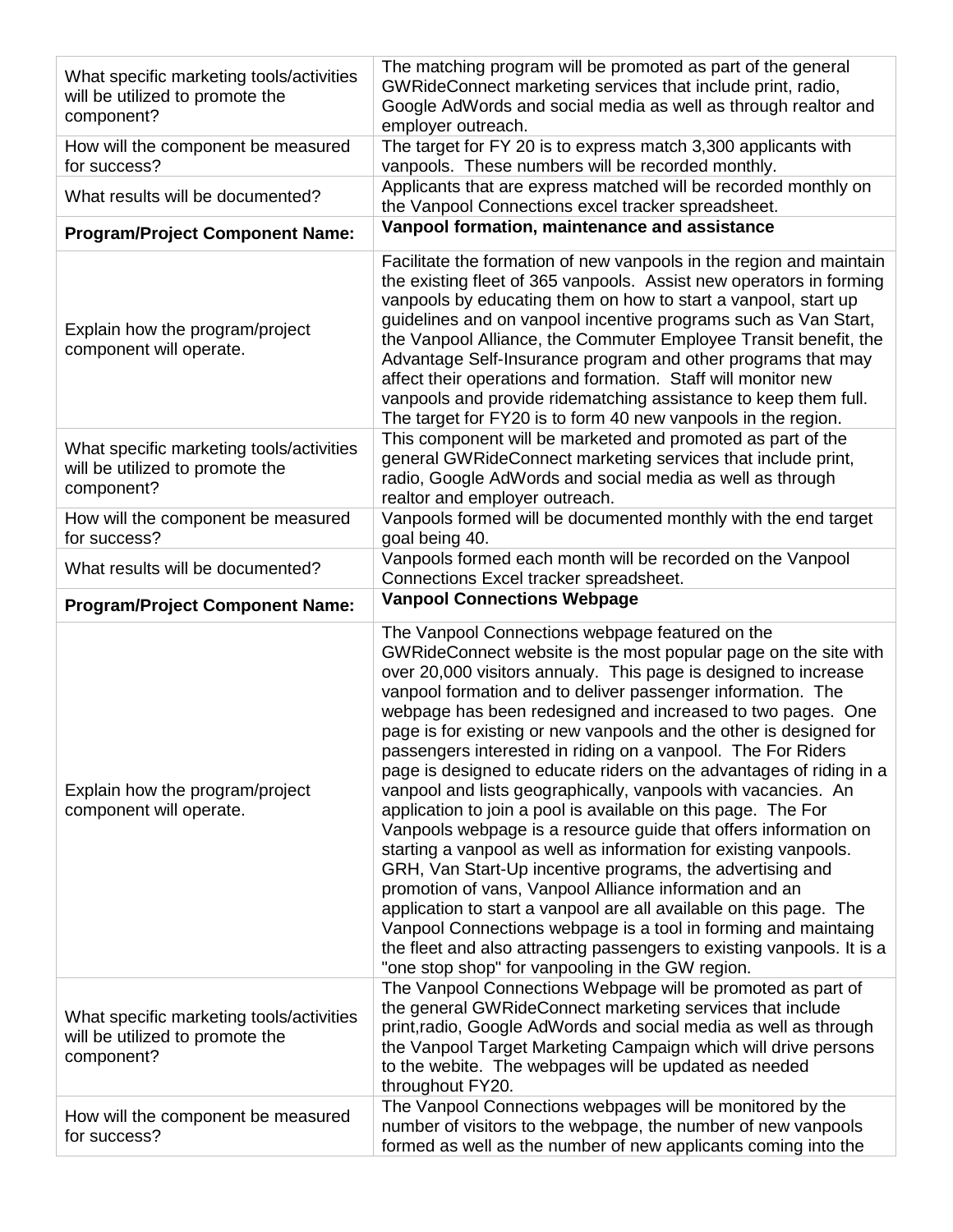|                                                                                           | prorgam. The target for this work component is to attract over<br>20,000 visitors for FY20.                                                                                                                                                                                                                                                                                                                                                                                                                                                                                                                                                                                                                                                                                                                                                                                                                                                                                    |
|-------------------------------------------------------------------------------------------|--------------------------------------------------------------------------------------------------------------------------------------------------------------------------------------------------------------------------------------------------------------------------------------------------------------------------------------------------------------------------------------------------------------------------------------------------------------------------------------------------------------------------------------------------------------------------------------------------------------------------------------------------------------------------------------------------------------------------------------------------------------------------------------------------------------------------------------------------------------------------------------------------------------------------------------------------------------------------------|
| What results will be documented?                                                          | Google anayltics will be utilized to track the number of visitors to<br>the webpages which will be documented monthly on the Vanpool<br>Connections excel tracker spreadsheet                                                                                                                                                                                                                                                                                                                                                                                                                                                                                                                                                                                                                                                                                                                                                                                                  |
| <b>Program/Project Component Name:</b>                                                    | <b>Vanpool Connections Marketing</b>                                                                                                                                                                                                                                                                                                                                                                                                                                                                                                                                                                                                                                                                                                                                                                                                                                                                                                                                           |
| Explain how the program/project<br>component will operate.                                | The Vanpool Connections program will be marketed with color<br>display ads that will run twice per month in the Fredericksburg<br>Free Lance-Star newspaper with 20 total runs for 10 months. A<br>new display ad will be designed in August for use in fall<br>advertising. Ads will also be utilized on Facebook, the<br>GWRideConnect website, Vanpool Connections webpage and in<br>realtor outreach emails.                                                                                                                                                                                                                                                                                                                                                                                                                                                                                                                                                               |
| What specific marketing tools/activities<br>will be utilized to promote the<br>component? | Vanpool marketing will be conducted monthly throughout FY 20<br>with social media and display advertising as well as incorporated<br>into the 3 seasonal campaigns that GWRideConnect will conduct.                                                                                                                                                                                                                                                                                                                                                                                                                                                                                                                                                                                                                                                                                                                                                                            |
| How will the component be measured<br>for success?                                        | Success will be measured by an increase in website traffic and an<br>increase in the number of vanpools formed.                                                                                                                                                                                                                                                                                                                                                                                                                                                                                                                                                                                                                                                                                                                                                                                                                                                                |
| What results will be documented?                                                          | Google analytics will be used to monitor the number of visitors to<br>the Vanpool Connectiions webpage, which will be tracked and<br>monitored monthly. Vanpool formation will also be tracked and<br>monitored monthly to determine growth.                                                                                                                                                                                                                                                                                                                                                                                                                                                                                                                                                                                                                                                                                                                                   |
| <b>Program/Project Component Name:</b>                                                    | <b>ADVANTAGE Self-Insurance Pool Program</b>                                                                                                                                                                                                                                                                                                                                                                                                                                                                                                                                                                                                                                                                                                                                                                                                                                                                                                                                   |
| Explain how the program/project<br>component will operate.                                | ADVANTAGE provides self-insurance liability protection program<br>for all vanpools in the State of Virginia in cooperation with the<br>Division of Risk Management (DRM). The ADVANTAGE program<br>is run entirely with staff from GWRC and the Division of Risk<br>Management. The program charges no overhead for its operation<br>and the vanpool operators pay for "accidents" from the self-<br>insurance pool which consists of their premiums. Staff will provide<br>self-insurance to 80 operators with 290 vanpools in the program<br>as well as assist all operators in the State of Virginia in enrolling<br>vanpools into the program.<br>Staff provides DRM with monthly reports on program activity and<br>premiums collected in addition to preparing 4 quarterly reports to<br>DRM.<br>Staff also assists active ADVANTAGE members in billing,<br>enrollment, issuing Certificates of Insurance, providing general<br>claims information and working with DMV. |
| What specific marketing tools/activities<br>will be utilized to promote the<br>component? | The program will be marketed through the GWRideConnect<br>Vanpool Connections webpages and by word of mouth through<br>TDM staff throughout the State.                                                                                                                                                                                                                                                                                                                                                                                                                                                                                                                                                                                                                                                                                                                                                                                                                         |
| How will the component be measured<br>for success?                                        | The successfulness of this program will be measured by<br>maintaining the number of vanpools insured under the program<br>and adding new pools to the program.                                                                                                                                                                                                                                                                                                                                                                                                                                                                                                                                                                                                                                                                                                                                                                                                                 |
| What results will be documented?                                                          | The number of users and the number of vanpools covered will be<br>tracked monthly.                                                                                                                                                                                                                                                                                                                                                                                                                                                                                                                                                                                                                                                                                                                                                                                                                                                                                             |
| <b>Program/Project Component Name:</b>                                                    | <b>Vanpool Database Surveys</b>                                                                                                                                                                                                                                                                                                                                                                                                                                                                                                                                                                                                                                                                                                                                                                                                                                                                                                                                                |
| Explain how the program/project<br>component will operate.                                | For the best ridematching results, vanpool routes, times of<br>operation and contact information need to be kept up to date in<br>both the Commuter Connections and GWRideConnect databases.<br>Staff will conduct two vanpool surveys for FY20. Each vanpool<br>operator will be requested to verify data on their vanpools and                                                                                                                                                                                                                                                                                                                                                                                                                                                                                                                                                                                                                                               |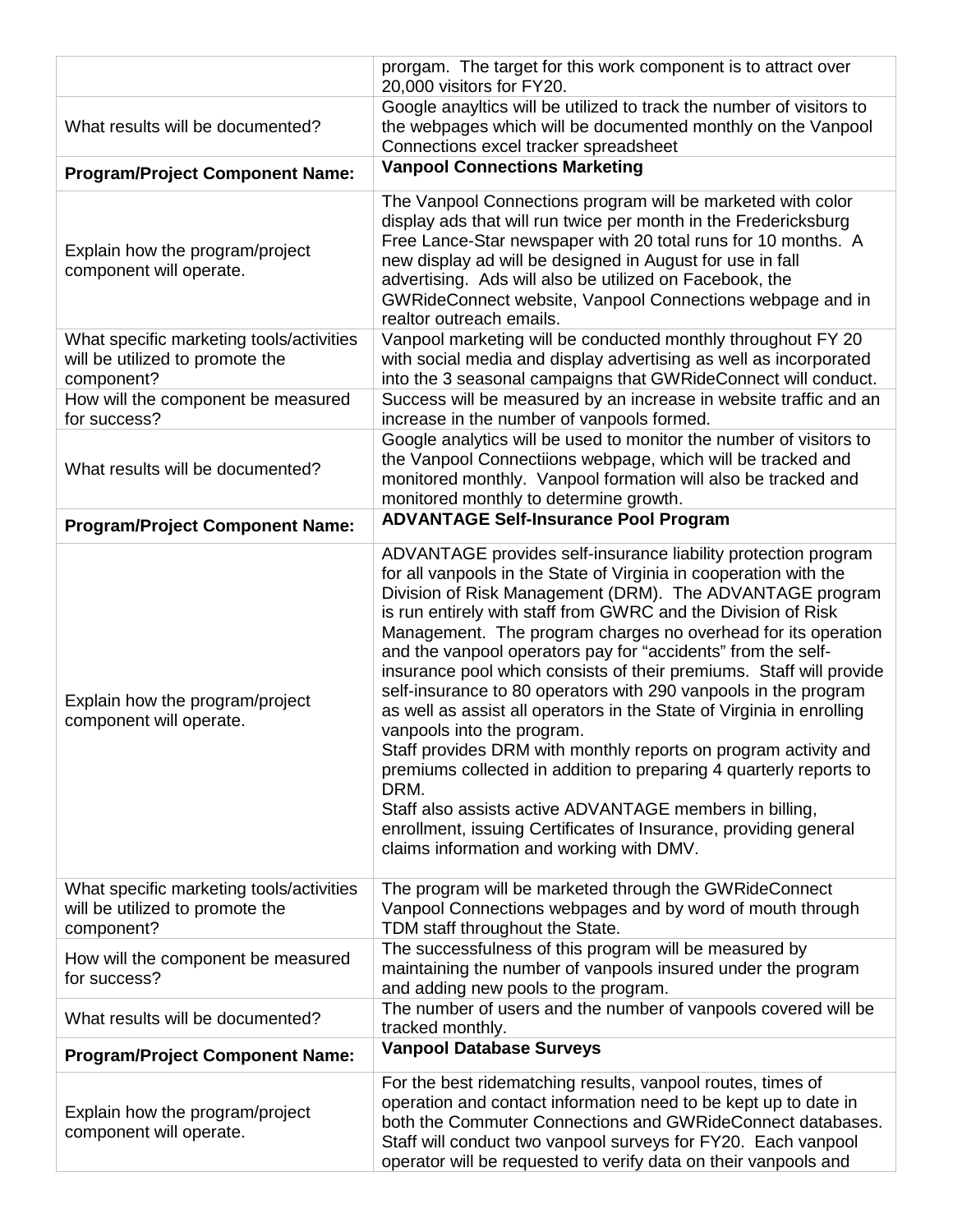|                                                                                           | return any changes or corrections back to GWRideConnect staff.                                                                                                                                                                                                                                                                           |
|-------------------------------------------------------------------------------------------|------------------------------------------------------------------------------------------------------------------------------------------------------------------------------------------------------------------------------------------------------------------------------------------------------------------------------------------|
|                                                                                           | This survey method has proven successful in the past and is the                                                                                                                                                                                                                                                                          |
|                                                                                           | most effective way to keep the databases clean.                                                                                                                                                                                                                                                                                          |
| What specific marketing tools/activities<br>will be utilized to promote the<br>component? | Marketing efforts are not utilized for this work component.                                                                                                                                                                                                                                                                              |
| How will the component be measured                                                        | Returned surveys are tracked and a return rate of 30% is expected                                                                                                                                                                                                                                                                        |
| for success?                                                                              | and will be the target goal.                                                                                                                                                                                                                                                                                                             |
|                                                                                           | The number of surveys distributed will be tracked as well as the                                                                                                                                                                                                                                                                         |
| What results will be documented?                                                          | number of times vanpool operators are assisted as a result of the                                                                                                                                                                                                                                                                        |
|                                                                                           | returned surveys.                                                                                                                                                                                                                                                                                                                        |
| <b>Program/Project Component Name:</b>                                                    | Van Start and Save Program                                                                                                                                                                                                                                                                                                               |
| Explain how the program/project<br>component will operate.                                | This program provides financial assistance for 10 to 15 vans that<br>are starting a new vanpool operation, or vanpools that are in<br>danger of ceasing operation. This program is based on \$200 per<br>empty seat up to 4 months depending on vanpool size. This<br>funding is for vanpools travelling in or outside of the GW region. |
| What specific marketing tools/activities<br>will be utilized to promote the<br>component? | The Van Start / Save program will be promoted on the Vanpool<br>Connections webpage.                                                                                                                                                                                                                                                     |
| How will the component be measured<br>for success?                                        | The success of this component will be measured by assisting 10<br>to 15 vans by starting or saving them. Vanpool formation will be<br>tracked monthly as well as the continuation of operation of "saved"<br>vans.                                                                                                                       |
| What results will be documented?                                                          | Results of the prorgam will be tracked monthly and reported in the<br>Vanpool Connections excel tracker spreadsheet. Results<br>recorded on the spreadsheet will be utilized on quarterly reports<br>back to DRPT.                                                                                                                       |
| <b>Program/Project Component Name:</b>                                                    |                                                                                                                                                                                                                                                                                                                                          |
| Explain how the program/project<br>component will operate.                                |                                                                                                                                                                                                                                                                                                                                          |
| What specific marketing tools/activities<br>will be utilized to promote the<br>component? |                                                                                                                                                                                                                                                                                                                                          |
| How will the component be measured<br>for success?                                        |                                                                                                                                                                                                                                                                                                                                          |
| What results will be documented?                                                          |                                                                                                                                                                                                                                                                                                                                          |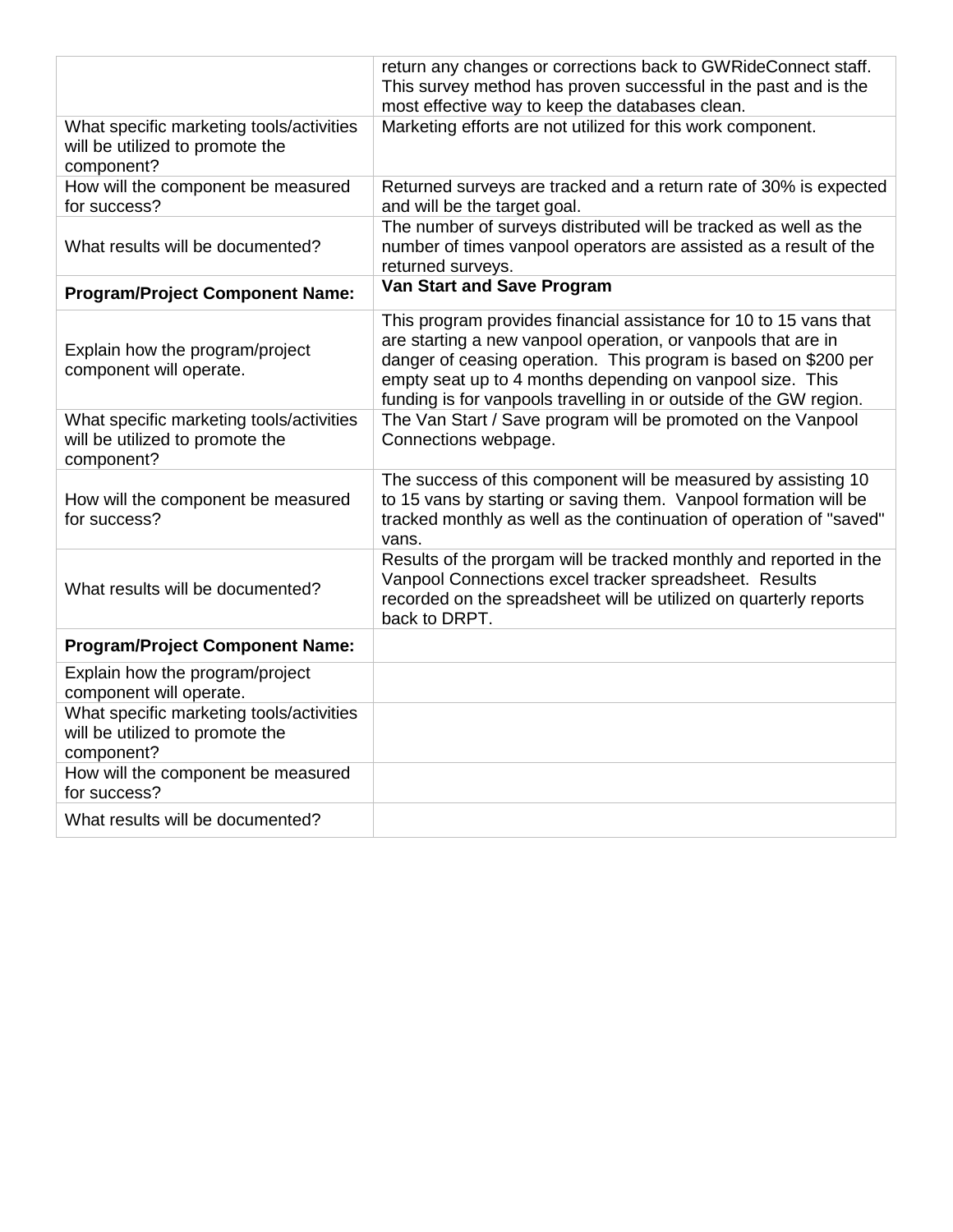#### **Vanpool Connections by GWRideConnect Staff Position and Salary FY20**

#### **GWRideConnect Assistant Director – Leigh Anderson**

- Assist the GWRC Deputy Director in overseeing all work activities of the daily operation of the GWRideConnect program that fulfills the Grant application and insure that daily rideshare activities are executed and flow smoothly.
- Supervise, assign tasks, assist and train the full time and part time Transportation Demand Management Planners.
- Manage and oversee all activities related to operating the ADVANTAGE Self Insurance Vanpool program for all vanpools in the State. Assign staff as necessary.
- Act as a vanpool liaison between GWRideConnect and the local vanpools. Work directly with vanpools to assist them in keeping their vanpools full. Educate all vanpools on the various programs for them such as the Van Start and Van Save program, the Transit Benefits program, the Advantage Self Insurance Program for vanpools and the new NTD Vanpool Alliance Program.
- Work with FAMPO staff and VDOT to monitor and assess the need for commuter lots in the Region, monitor utilization and help coordinate location and design of new lots.
- Promote and assist FREDericksburg Regional Transit and the local commuter bus companies in the region.
- Manage and oversee the operation and maintenance of the GWRideConnect and Commuter Connections database.
- GWRideConnect Website programing and maintenance and assist with design
- Oversee the GWRideConnect Database Programing and software development as necessary
- Work and coordinate the GWRideConnect program with VDOT, VDRPT, FAMPO and local planning agencies on transportation demand management practices that will reduce traffic congestion and improve air quality.
- Work with FAMPO staff to promote bicycle and pedestrian use and to increase the awareness of the facilities in the region.